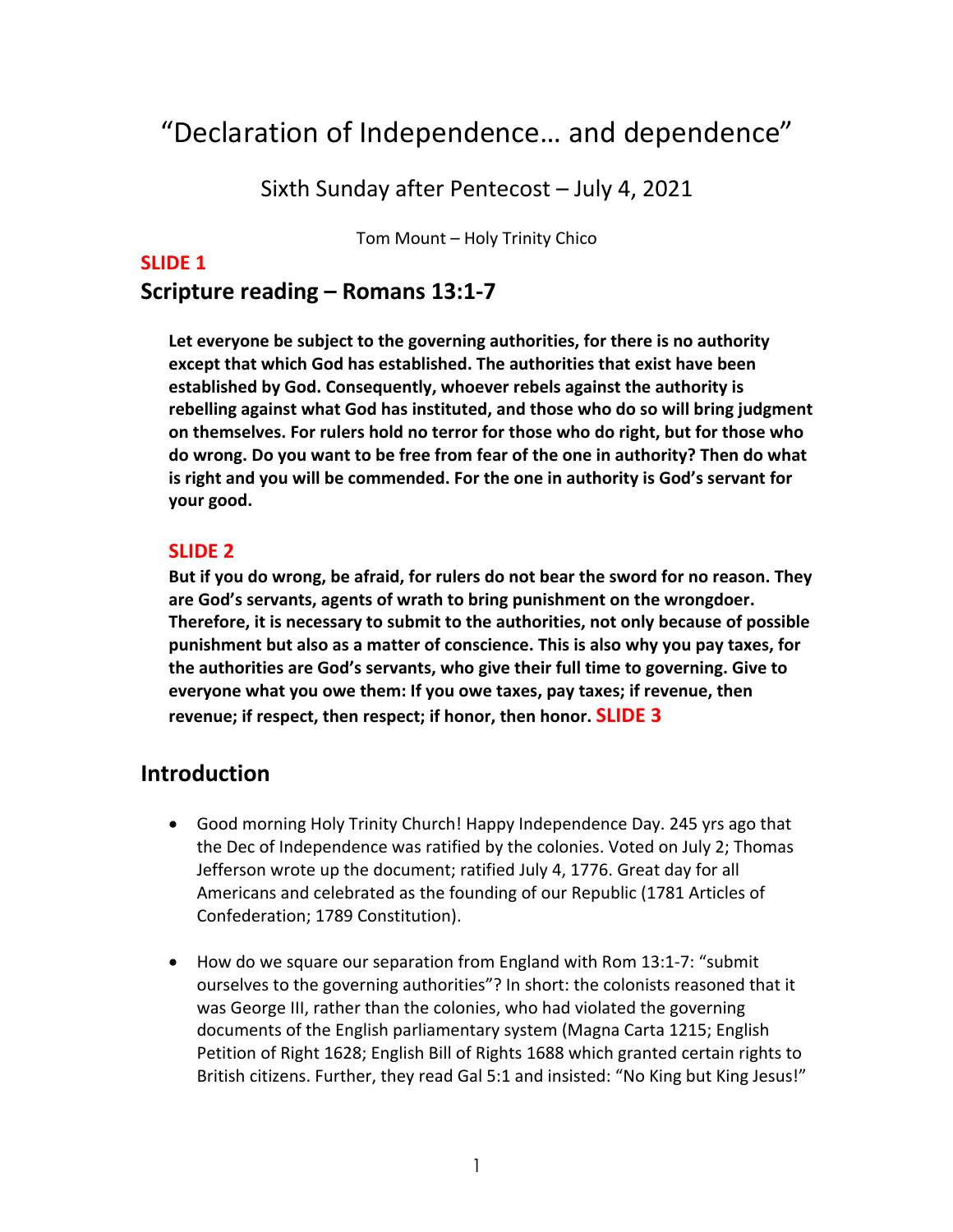- So, while this document was a declaration of independence from George III and a puppet Parliament in England, it was simultaneously a declaration of dependence on God. God is mentioned four times in this short document. In fact, the US would be the one modern nation that would institutionalize its dependence on God (Most states required elected officials to be Xns in good standing with their church).
- The founding documents enshrined the principle that individual rights are granted, not by the state, but by God. The state's role is to simply acknowledge those rights and ensure they are not infringed in any way through a system of just laws. When a government official violates those God given rights, it is the right and responsibility of the people to oppose that official. This was the rationale behind our declaration of independence from Britain.
- On this, the 245<sup>th</sup> anniversary of the Declaration of Independence, I want to push the pause button for one-week on our Eph series and this opportunity to share with you a few thoughts about how we as American Christians should be involved in the political sphere.

# **But… should we be political?**

- Some Christians answer "No: we are citizens of heaven" (Phil 3:20). "Don't get involved in worldly affairs. Just preach the gospel. Political talk is so divisive."
- That position is based both on faulty premise and an inadequate understanding of our original mandate from God. The premise is that if we are citizens of heaven, we are no longer citizens of earth, when the clear teaching of scripture is that we are both. Furthermore, our original mandate from God was to image him to the world and exercise his dominion over the earth (Cultural Mandate of Gen 1:26). This is done through social, cultural and political means. This mandate has never been rescinded.
- At the same time, we live in a period of history, following the ministry of Jesus Christ, when the kingdom of heaven was inaugurated on earth during his earthly ministry, and at the end of that ministry he commanded his followers to extend the Kingdom of heaven beyond the borders of Israel and reclaim the disinherited nations (Great Commission of Matt 28:19-20). So, we are citizens of this world (as we fulfill the Cultural Mandate) and at the same time, citizens of heaven (as we fulfill the Great Commission).
- As a consequence, we are to be very much engaged in the affairs of earth: praying, voting for men and women who value what God values, working to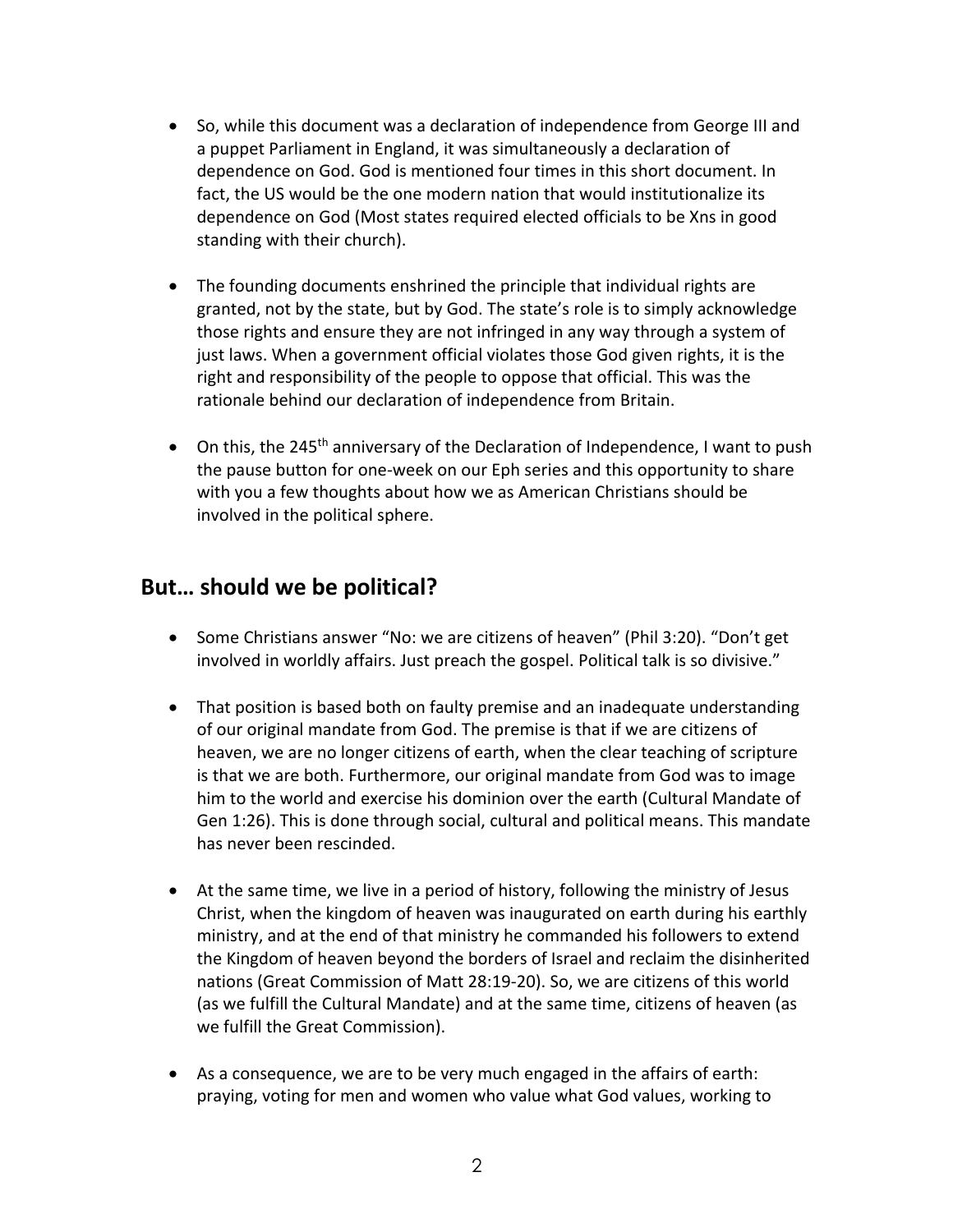make things better in the here and now, speaking up, writing letters, exercising God's lordship over the creation. IOW, we are to do the good works that God prepared in advance for us to do (Eph 2:10) and we are to be salt and light to preserve, expose and be a blessing to the world around us (Mt 5:13-16).

• This fact helps us to understand the biblical emphasis in both testaments to be good citizens on earth. One example from each testament:

#### **Jeremiah 29:7 "Seek the prosperity of the city to which I have sent you as exiles. Pray to Yahweh on its behalf, for if it prospers, you too will prosper."**

#### **1 Timothy 2:1-2**

**"I urge that petitions, prayers, intercessions, and thanksgiving be offered for everyone--for kings and all those in authority--so that we may lead tranquil and quiet lives in all godliness and dignity."**

- So, should Christians be political? The answer is a resounding "yes". If we are going to be faithful disciples of Christ, we have no choice but to fulfill the political dimensions of our calling to image God, representing his interests on the earth. But we want to make sure that we exercise our political responsibilities in a way that is constructive, that doesn't conflict with our mission to extend the Kingdom of heaven, and that's what we want to explore today.
- Some of you are already dialed into this stuff. Others are not so sure. Read recently that half of self-identifying evangelicals don't vote: not okay. Not an excuse to say: not interested. Too complex. Do your homework! You have more information at your fingertips than all previous generations combined.

# **How should we be political?**

Question we want to address is: how can we exercise our political responsibilities in a constructive way? A way that a. I want to suggest three guiding principles:

## **SLIDE 4**

#### **1. We should be political without being partisan**

- What's the difference? Important distinction.
- "Political" refers to that dimension of humanity that determines how we conduct our affairs as a body politic. Everyone is created a political animal.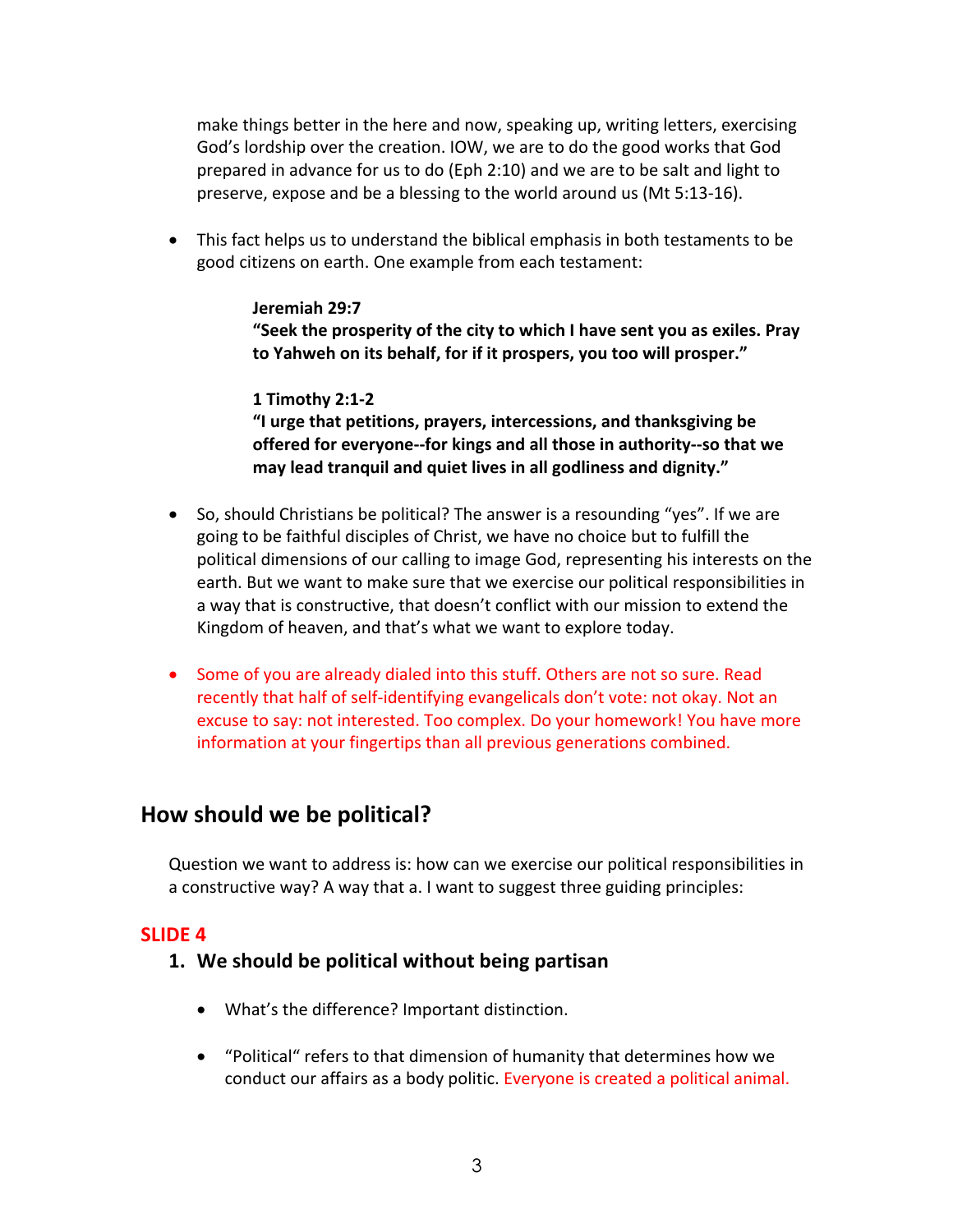It's part of being an imager of God. We are inverterately, unavoidably political.

- "Partisan", on the other hand, means that we have wed our political responsibilities to a single political party, and that party affiliation comes before any other considerations. IOW, we are so partisan—so committed to the Blue Team or the Red Team—that we are oblivious to the party's faults and other extenuating factors.
- I'm arguing that we must be political because we cannot be otherwise. But we must not be partisan. So, each of us should take a vital on-going interest in political issues at the federal, state and local levels. But we should avoid identifying ourselves too closely with any particular party or group or individual so that we can keep our allegiance to God intact and central. God does not wear a MAGA hat nor a BLM tee shirt. God transcends all creaturely categories (cf. Josh 5:14).
- Ex: I don't know what you think of Mike Pence. Whatever you think of him, he made a statement at the recent Faith and Freedom Coalition Conference that is worth quoting: "I am a Xn, a conservative, and a Republican in that order." That's a helpful statement, I think.
- We should be political without being partisan. Second,

## **SLIDE 5**

## **2. We should be principled without getting personal**

- This has a couple of applications. First, in our voting. We need to vote for policies not personalities. Don't vote for people on the basis of how nice they are or how much you like them. Vote for people who support policies that you know to align with God's values. Vote for people who love what God loves and hate what he hates. I'd rather have a jerk in office who does what is right than a Mother Theresa character who is incompetent or who represents policies that are bad for our republic and/or opposed to God. Ex: Jimmy Carter is a fine person but in many significant ways made a poor chief executive (financial policy). Ideally, you will have both: people of character together with competence, but that is often not the case.
- Second, we need to be principled, not personal, in our praying. We should ask God to oppose the policies of those who, because of their ideological commitments, make themselves our political enemies. But also pray that God will save their souls. Ex: You might hate Nancy Pelosi's policies but you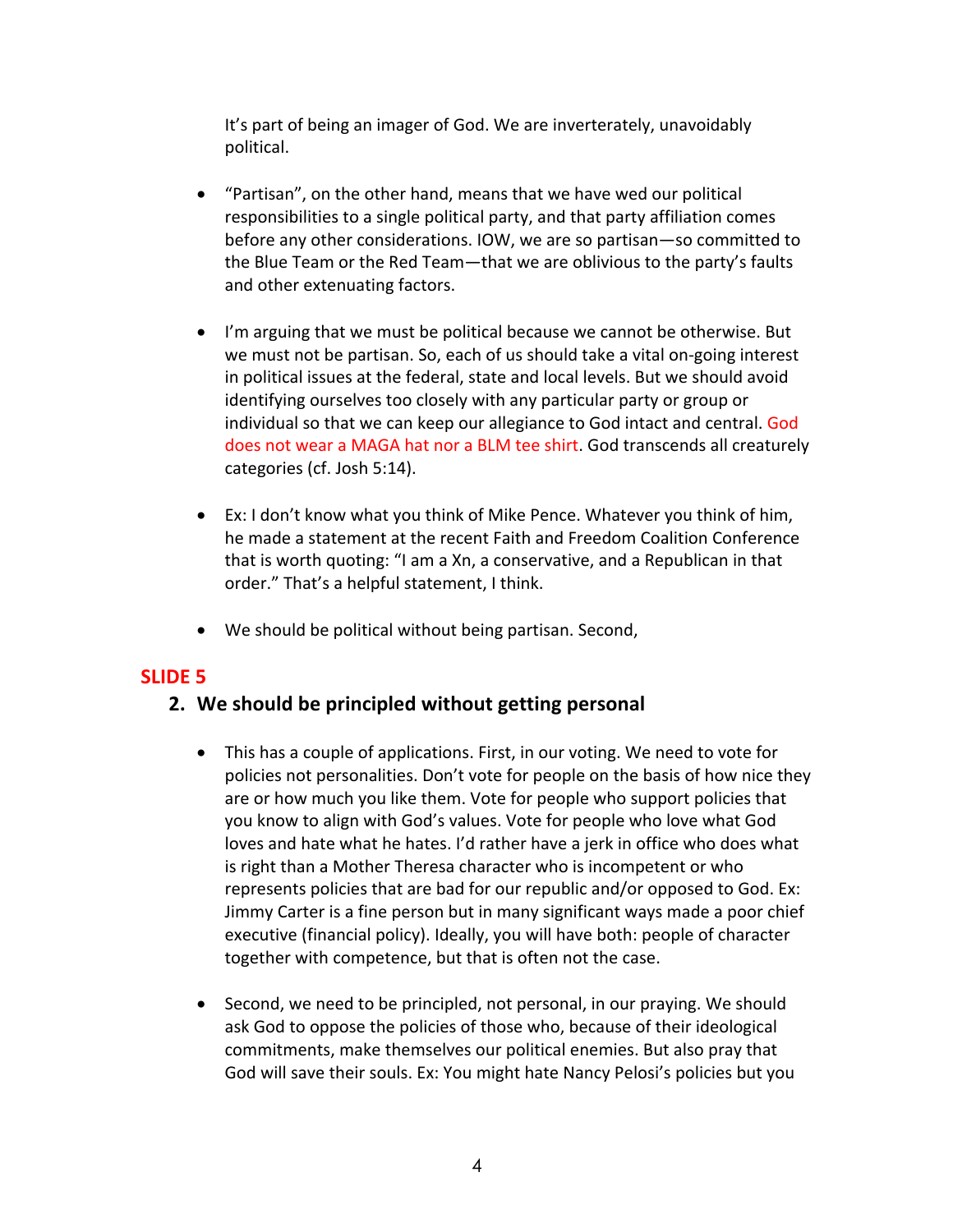must love Nancy Pelosi. She may have made herself your political enemy. But that doesn't exempt you from Jesus' command to love your enemies.

- The main thing here is to keep to the issues. Vote for those persons and parties best align with what God teaches about the most pressing issues of our day. Which issues? Here are a few of the biggies:
	- o **Religious freedom**. Most foundational. COVID. The God-given right to worship him, share our faith, gather as churches (listen candidates; DNC vs. RNC conventions)
	- o **Life.** The God-given right to live when he says live and die when he says die. Protecting our most vulnerable populations (unborn and elderly) from the fiat of the state do determine these through abortion and euthanasia.
	- o **Individual rights.** The God-given rights recognized in the US Bill of Rights (freedom of speech, assembly, press, defend yourself). These are inalienable.
	- o **Personal responsibility**. The emphasis God places on character and the requirement that each person take responsibility for oneself and one's family, that through integrity, industry, ambition and hard work, one build a life for oneself, not depending on others for handouts.
	- o **The rule of law.** The fact that no one (king, president, senator, Governor) is above the law. Applied equally to all to protect the innocent and punish the guilty (Rom 13:1-7).
	- o **Others:** Important issues in our day: an **immigration policy** that attracts those from other countries that want to make their home here; **a firm stance against foreign adversaries** wanting to cripple our country (strong military and energy independence); **sane and ethical financial policy** (don't spend money we don't have); **election integrity** (easy for every eligible citizen to vote but hard to cheat: photo ID, ballot harvesting).
- Which party, which individuals best represent these values? In the mid-term election in 2022 and the next presidential election in 2024, vote for people who best align with God's view on these issues.

## **SLIDE 6**

## **3. We should be faith-filled, not fearful**

- We have a choice: We're either going to controlled by faith or fear
- If we're controlled by faith, we're not going to give into fear. We're going to courageous and unstoppable. We're going to pray and speak out and stand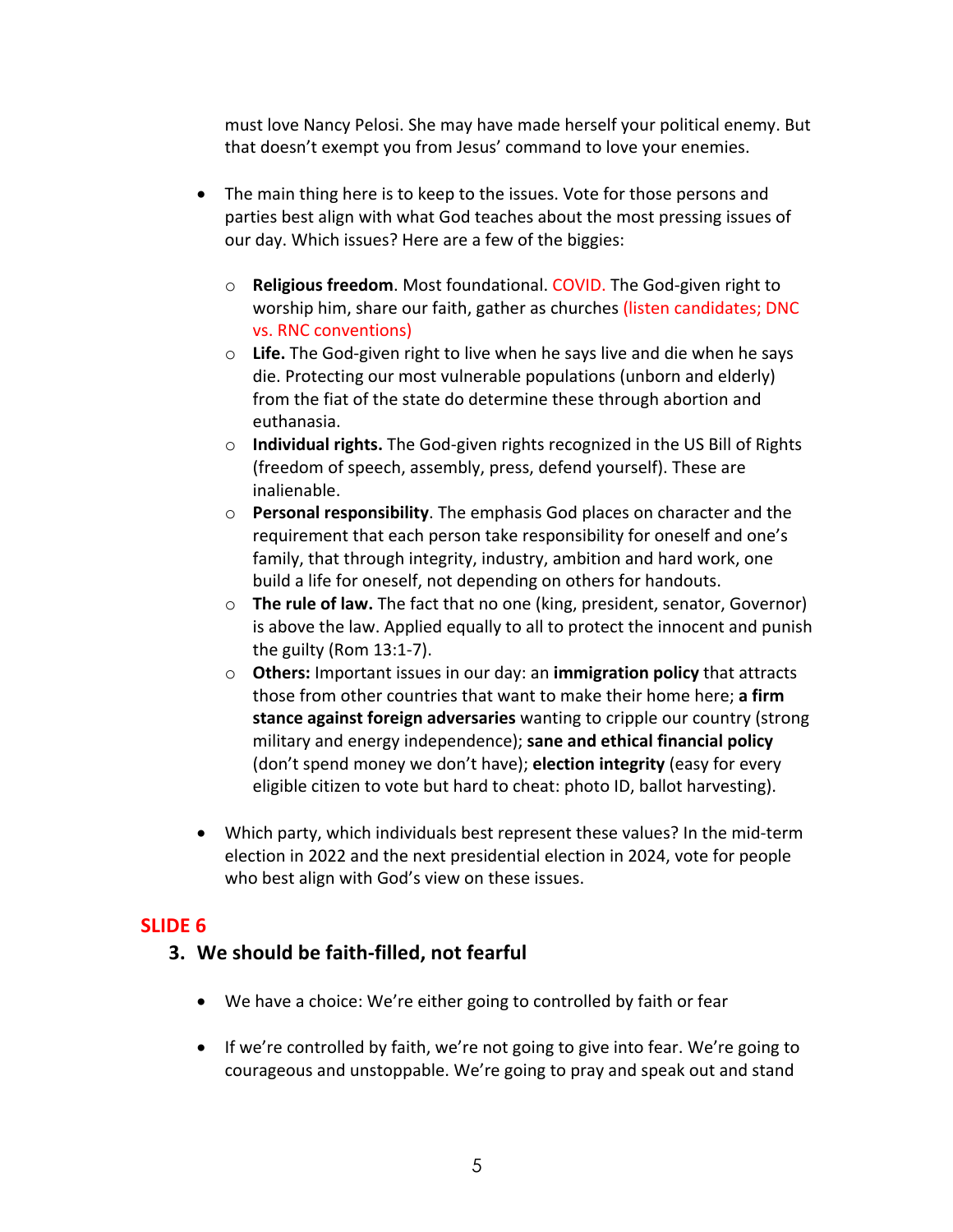up and make sacrifices to do everything within our power to make our country, our state and our city what we know God wants them to be.

- If we're controlled by fear, we're not going to stand strong in faith. We're going whine and snivel and sit on our hands while we give our kid's and grandkid's futures into the hands of people that hate God and hate America. And we will have no one to blame but ourselves for squandering the unprecedented opportunities and freedoms God gave us at the founding of our country.
- Look, I know that it's hard not to get discouraged. But if we throw up our hands and give up hope, the battle is lost. If, on the other hand, we stand strong together, we will find the moral courage and the means to make a difference through God's help. It only took one David to rout the enemies of Israel: one stout heart that refused to intimidated or shut up or cancelled; one guy who said of Goliath, who said "Who is this uncircumcised Philistine who dares mock the armies of the living God (1 Sam 17:26)?!"
- Historically, all revivals were born in dark times, when man's extremity birthed God's opportunity (Great Awakening; Second Great; Revivals.
- What can we do?
	- 1. **Pray.** Every day, plead with God to have mercy on us (cf. 1 Tim 3:1-4). Join our group on Fridays at 12pm at the church.
	- 2. **Research the issues.** Check out the resource list below.
	- 3. **Speak up:** tell your friends, write letters to elected officials, boycott companies who want to fundamentally change America (ex: Nike, Delta, Amazon, Target, Starbucks, Amazon, Apple, FaceBook, Twitter, Google, etc.).
	- 4. **Keep the vision alive of a better America and better Church:** do everything in our power to help make it a reality.

# **SLIDE 7 Conclusion**

Imagine an America…

Where love, freedom and mutual respect are our hallmarks Where we are proud—not ashamed—of our country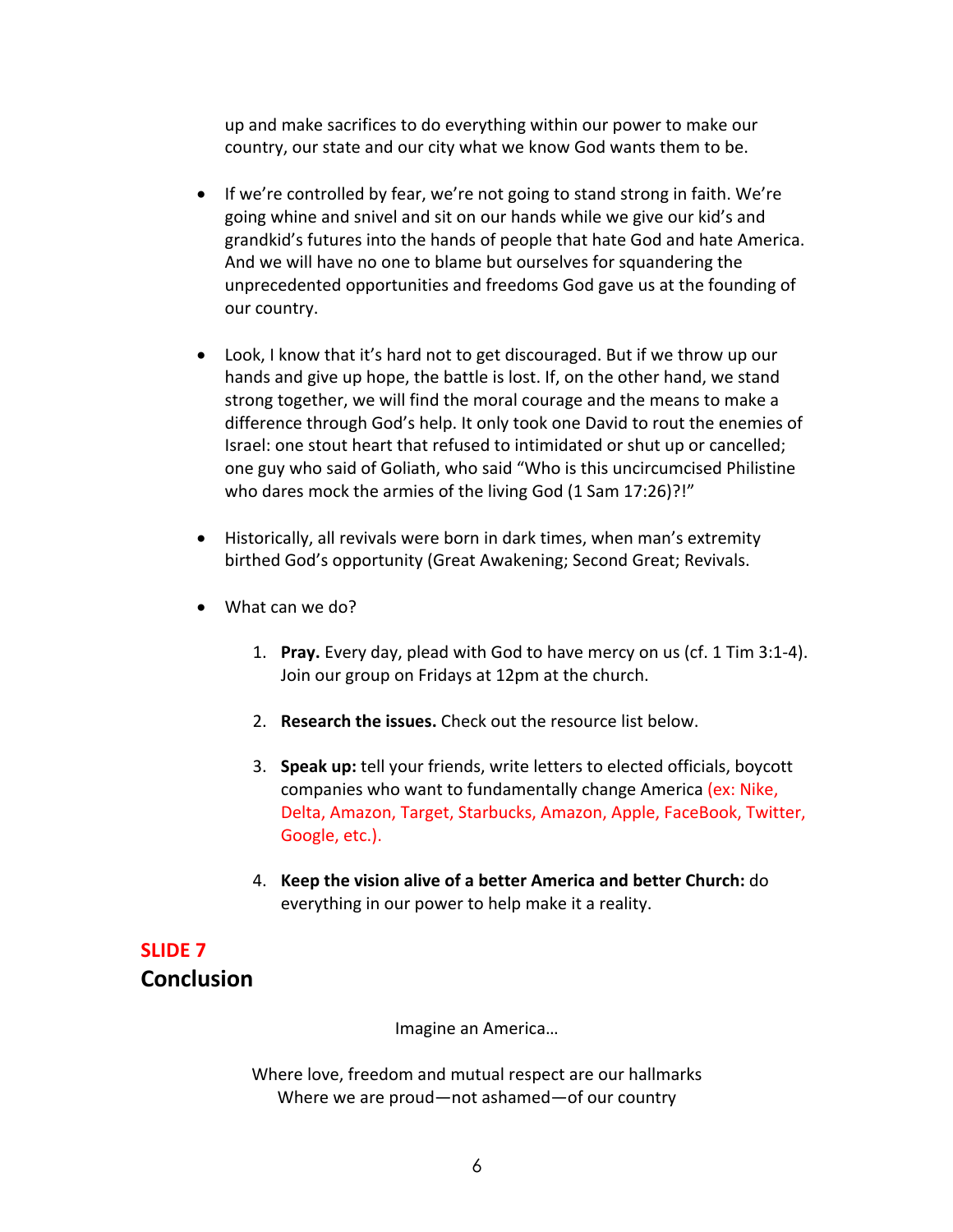Where good is rewarded and evil is punished Where character counts more than color Where everyone citizen has a voice Where there are equal rights for all Where kids are taught to love—not hate—our country Where unborn children are treasured, not murdered Where everyone has a right to defend themselves Where elections are transparent and fair Where we seek immigrants who love America and want to make it their home Where we deal with foreign adversaries from a position of strength Where there is freedom of worship, not from worship Where we supply our nation's own energy and critical resource needs Where we have only as much government as needed Where we encourage personal enterprise and hard work Where companies sell goods and services, not agendas Where we—as a nation—live within our means Where law breaking extremists, left and right, are held accountable Where we help victims without perpetuating victimhood Where the media report the facts Where we demand integrity from our elected leaders Where those who protect us are honored among us Where schools teach without indoctrinating Where virtue is esteemed, not spurned Where we argue with, but don't "cancel," one another Where we focus on what unites us, not what divides us

#### **Some resources**

**Some good, accessible books:** Barton, David. *The Myth of Separation;* Marshall, Peter and David Manuel. *The Light and the Glory*.

**Some thoughtful, intelligent political/cultural commentators:** Victor Davis Hanson, Dennis Prager (PragerU), Thomas Sowell, Mike Huckabee, Candace Owens, Trey Goudy, Deroy Murdock, Tucker Carlson, Larry Elder, Greg Kelly, Shelby Steele, Sean Spicer, Laura Ingraham, Tomi Lauren, Charlie Kirk, Eric Metaxas, Carol Swain, Ben Shapiro, Dave Rubin, Jordan Peterson. More "progressive" but worth listening to: James Lindsay, Jonathan Haidt, Alan Dershowitz, John McWhorter, Glenn Lowry, Brett and Heather Weinstein, Douglas Murray.

**Some thoughtful politicians.** Senators: Ted Cruz, Tom Cotton, Josh Hawley, Tim Scott, Mike Lee, Rick Scott**,** John Kennedy, Rand Paul**,** Ben Sasse. Representatives: Jim Jordan, Dan Crenshaw, Louie Gohmert, Madison Cawthorn, Kevin McCarthy,